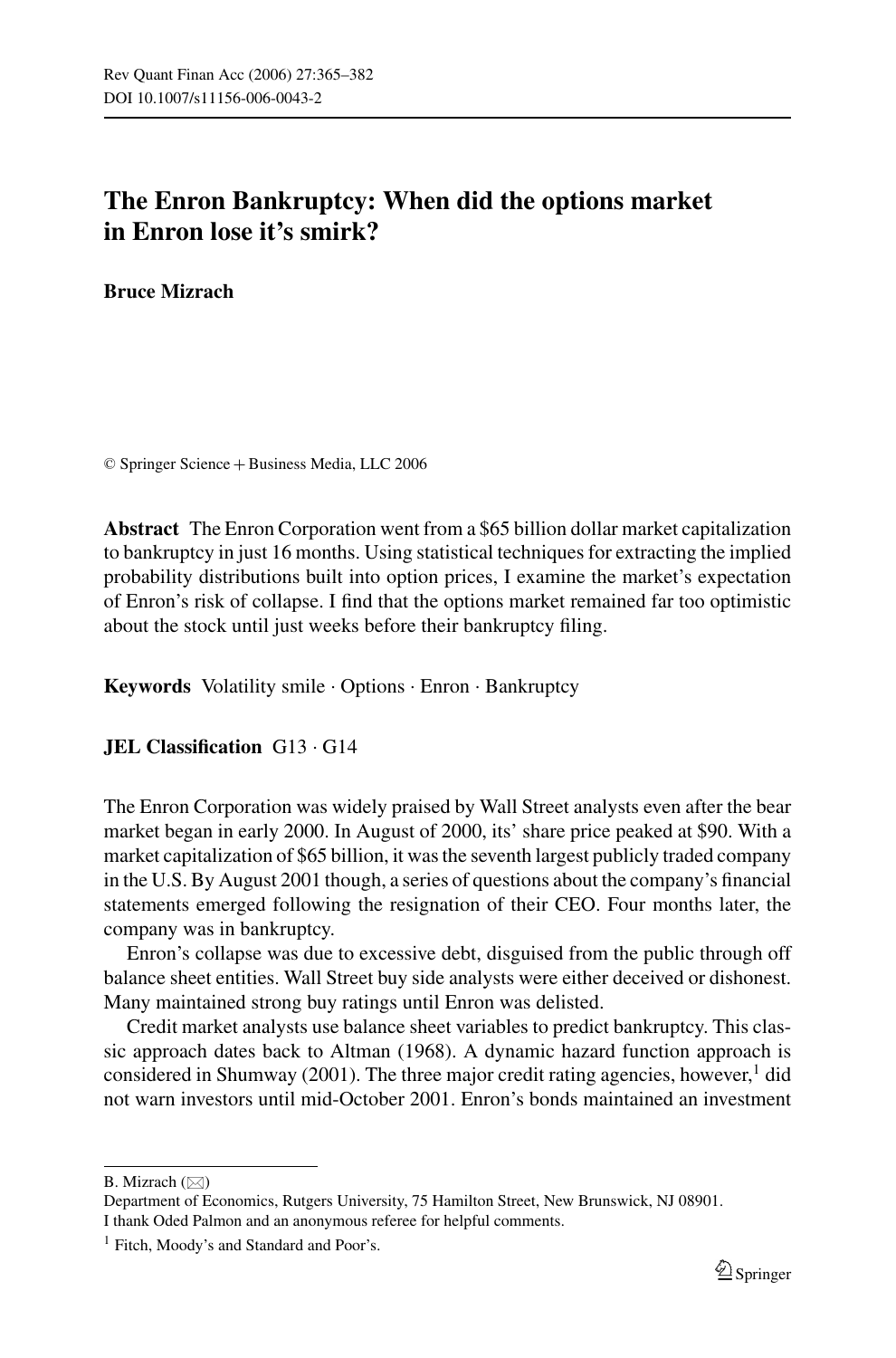grade rating until four days before their bankruptcy filing.<sup>2</sup> Was everyone caught off guard by the unraveling of Enron's complex financial structure?

This paper examines whether the options market did a better job in anticipating financial distress at Enron. Our approach is to use the implied probability distributions built into option prices to answer this question. Farmen, Westgaard, and van der Wijst (2004) and Charitou and Trigeorgis (2004) are two papers looking specifically at bankruptcy using options. These papers, however, do not look at departures from the Black-Scholes model whose assumptions we reject.

There are two general approaches to obtaining probabilistic information from options. The first group of methods generalize the stochastic processes in the Black-Scholes model which assume no discontinuous changes in the stock price and constant volatility. Merton (1976) and Bates (1991) have made an important extension by allowing for jumps. The stochastic volatility literature, with contributions from Wiggins (1987), Hull and White (1987), Stein and Stein (1991) and Heston (1993), allows for volatility to change over time. The GARCH model also allows for time dependent volatility and has been applied in this context by Duan (1995). A related literature, with papers by Dumas, Fleming and Whaley (1998) and Das and Sundaram (1999), has looked at deterministic variations in volatility with the level of the stock price or with time. $3$ 

This paper utilizes a second approach that looks directly at the probability distribution. I parameterize the underlying as a mixture of log normals as in Ritchey (1990) and Melick and Thomas (1997). Alternative parameterizations include binomial trees, as in Rubinstein (1994) and Jackwerth and Rubinstein (1996), trinomial trees, developed by Derman, Kani, and Chriss (1996), polynomial expansions, as in Longstaff (1995) and Rubinstein (1998), and the finite difference methods used in Andersen and Brotherton-Ratcliffe (1998). Nonparametric approaches, using kernel density estimation, have been proposed by Ait-Sahalia and Lo (1998).

The use of option implied probability densities for assessing market risks is now widespread. Bates (1991, 2000) tries to predict stock market crashes. Melick and Thomas (1997) look for large anticipated movements in crude oil prices. Haas, Mittnik and Mizrach (2005) find some evidence of an early warning in the two ERM exchange rate crises.

The mixture of log normals density is quite promising in explaining the departures from the Black-Scholes model observed in Enron options. I determine the daily probability of the firm's equity falling below the market value of its' debt. My results suggest this belief came quite late in the Enron collapse. The options market placed greater weight on the stock returning to record highs until the public reports of Enron's accounting irregularities came to light. The smart money in the options market appears to have been fooled as much as unwitting retail investors or the more sophisticated stock and credit market analysts.

The paper begins with the implied density information contained within options. This enables options to be priced under very general assumptions. The mixture of

<sup>2</sup> Edward Wyatt, "Credit Agencies Waited Months to Voice Doubt About Enron," *New York Times*, February 8, 2002.

<sup>3</sup> In the literature, these deterministic volatility functions are often called *local volatility.* They appeal to practitioners because they often fit better the observed market prices.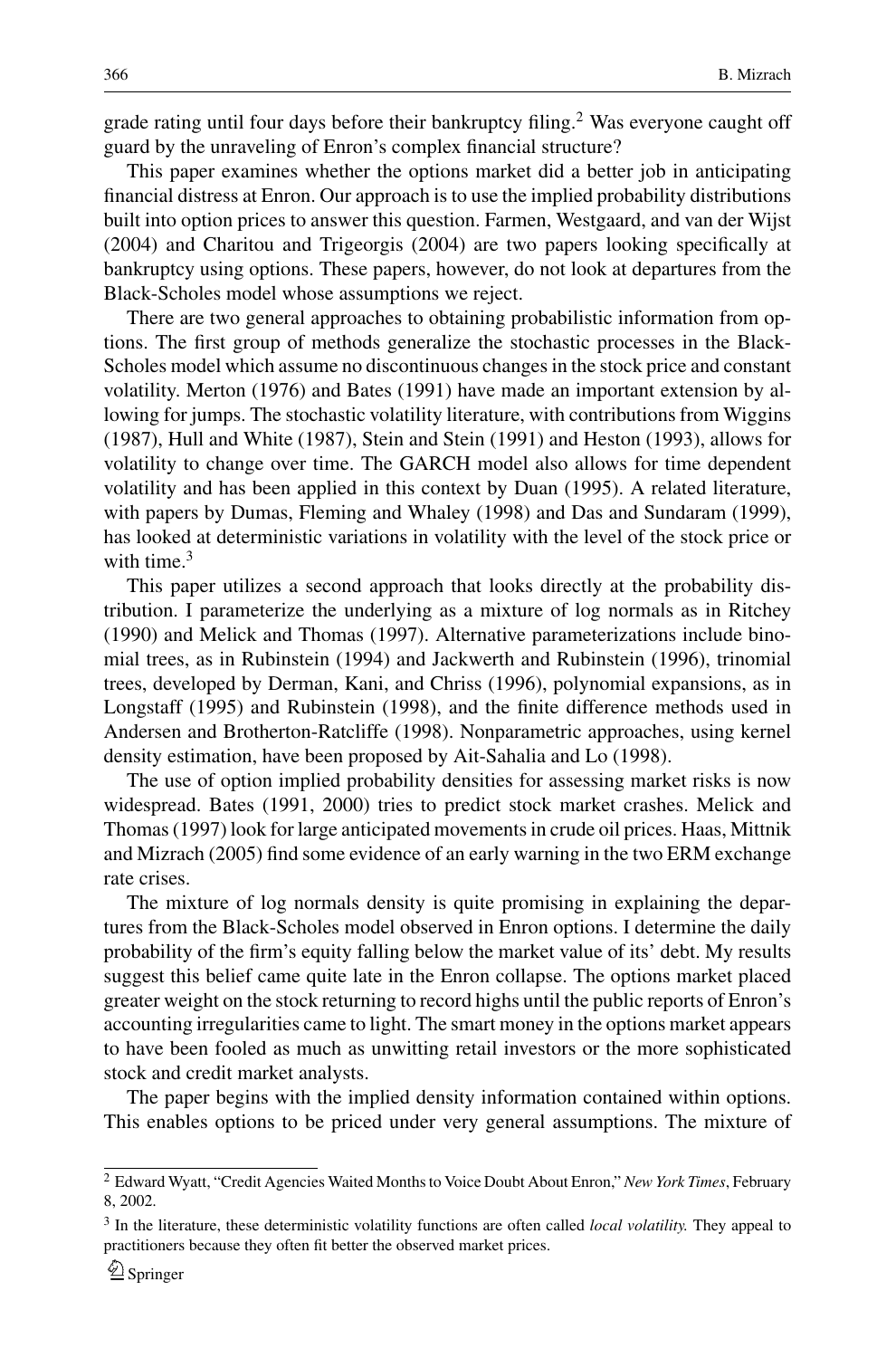log normals model is discussed in Section 2. Section 3 discusses facts about Enron. Section 4 looks at data and estimation. Section 5 formally compares option implied densities. Section 6 concludes.

## **1 Implied probability densities**

## 1.1 Motivation

Departures from the Black-Scholes distributional assumptions may account for the observed variation of implied volatility with the strike price. Because this variation generally has a parabolic shape, it is often called the volatility "smile." The smile is often present on only one part of the distribution giving rise to a "smirk."

A small sampling of the literature indicates that these effects are present across a wide variety of markets and instruments. Haas, Mittnik, and Mizrach (2005) find a smile in European exchange rate options. Bates (1991) found negative skewness in U.S. stock index options consistent with a crash-risk premium. Tompkins (2001) found similar results for the Japanese, German and British markets stock index options. Tompkins also finds variation in implied volatilities across strikes in British, German, Japanese and U.S. bond futures options as well.

#### 1.2 How volatility varies with the strike

In the Black-Scholes case, volatility does not vary with the striking price. As I have noted in the prior section, this assumption seems violated in practice. I make the first attempt at characterizing the relationship between the moneyness of the call price and the volatility.

Let  $f(S_T)$  denote the terminal risk neutral probability that  $S = x$  at time *T*, and let  $F(S_T)$  denote the cumulative probability . A European call option at time *t*, expiring at *T* , with striking price *K*, is priced

$$
C(K,\tau) = e^{-r\tau} \int_K^{\infty} (S_T - K) f(S_T) dS_T,
$$
\n(1)

where  $\tau = T - t$ , and r is the annualized interest rate. In the case where  $f(.)$  is the normal density and volatility  $\sigma$  is constant with respect to K, this yields the Black-Scholes formula,

$$
BS(S_t, K, \tau, r, \sigma) = S_t N(d_1) - Ke^{-r\tau} N(d_2),
$$
  
\n
$$
d_1 = \frac{\ln(S_t/K) + (r + \sigma^2/2)\tau}{\sigma\sqrt{\tau}}
$$
  
\n
$$
d_2 = d_1 - \sigma\sqrt{\tau},
$$
\n(2)

where *N*(.) is the cumulative normal distribution.

Since the risk neutral distribution is unobservable, a large empirical and theoretical literature has devised ways to extract the implied distribution from options prices.  $\mathcal{D}$  Springer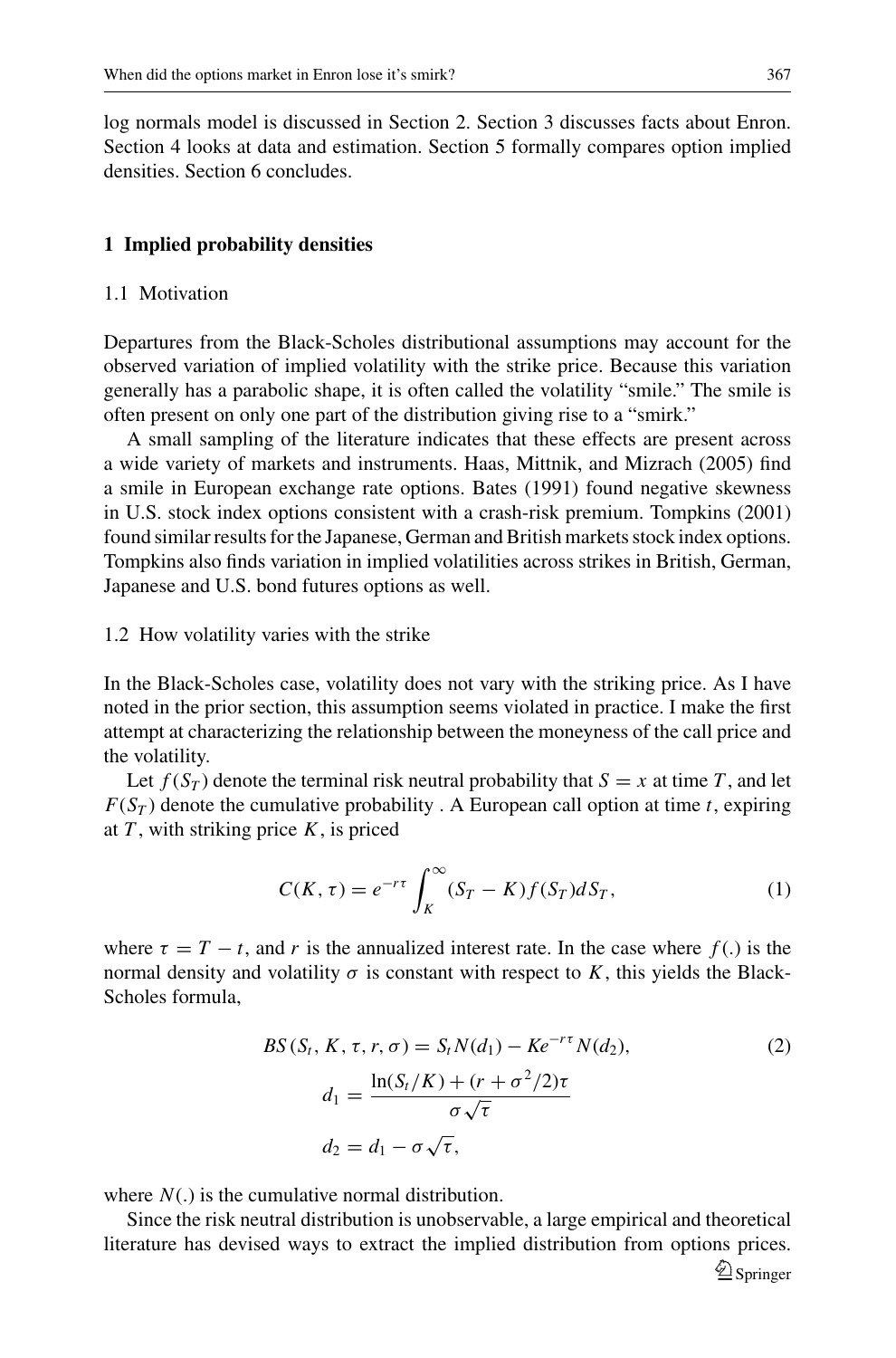Breeden and Litzenberger (1978) provided a road map for a variety of approaches by showing the link the change in the option price with respect to moneyness. The first derivative is a function of the cumulative distribution,

$$
\frac{\partial C}{\partial K}|_{K=S_T} = -\exp^{-r\tau}(1 - F(S_T)).\tag{3}
$$

The second derivative then extracts the density,

$$
\partial^2 C / \partial K^2|_{K = S_T} = \exp^{-r\tau} f(S_T). \tag{4}
$$

The principal problem in estimating  $f$  is that we don't observe a continuous function of option prices and strikes. Early attempts in the literature like Shimko (1993) interpolated between option prices. Later attempts turned to either specifying a density family for *f* or a more general stochastic process for the spot price. This paper follows Ritchey (1990) and Melick and Thomas (1997) by specifying *f* as a mixture of log normal distributions.

Dupire (1994) clarifies the isomorphism between the approaches that specify the density and those that specify price process. He shows that for driftless diffusions, there is a unique stochastic process corresponding to a given implied probability density.

## **2 A mixture of log normals specification**

I first parameterize the data generating mechanism for the stock price as a mixture of log normals. I then simulate from the distribution in the three baseline examples to illustrate the range of possible volatility smiles.

#### 2.1 The data generating mechanism

I assume that the stock price process is a draw from a mixture of three log normal distributions,  $N(\mu_i, \sigma_i)$ ,  $i = 1, 2, 3$  with  $\mu_3 \geq \mu_2 \geq \mu_1$ . Three additional parameters  $p_1$ ,  $p_2$  and  $p_3$  define the probabilities of drawing from each log normal. To nest the Black-Scholes, I restrict the central log normal to have the same mean as the risk free rate,  $\mu_2 = r$ . Risk neutral pricing then implies restrictions on either the other means or the probabilities. I chose to let  $\mu_1$ ,  $p_1$  and  $p_3$  vary, which implies

$$
\mu_3 = \mu_1 p_1 / p_3,\tag{5}
$$

and

$$
p_2 = 1 - p_1 - p_3. \tag{6}
$$

For estimation purposes, this leaves me six free parameters  $\Theta = (m_1, s_1, s_2,$  $m_3$ ,  $s_3$ ,  $\pi_1$ ,  $\pi_3$ ). I take exponentials of all the parameters because they are constrained to be positive. The left hand mixture is given by

$$
N(\mu_1, \sigma_1) = N(r - \exp(m_1), 100 \times \exp(s_1)).
$$
 (7)

 $\mathcal{Q}_{\text{Springer}}$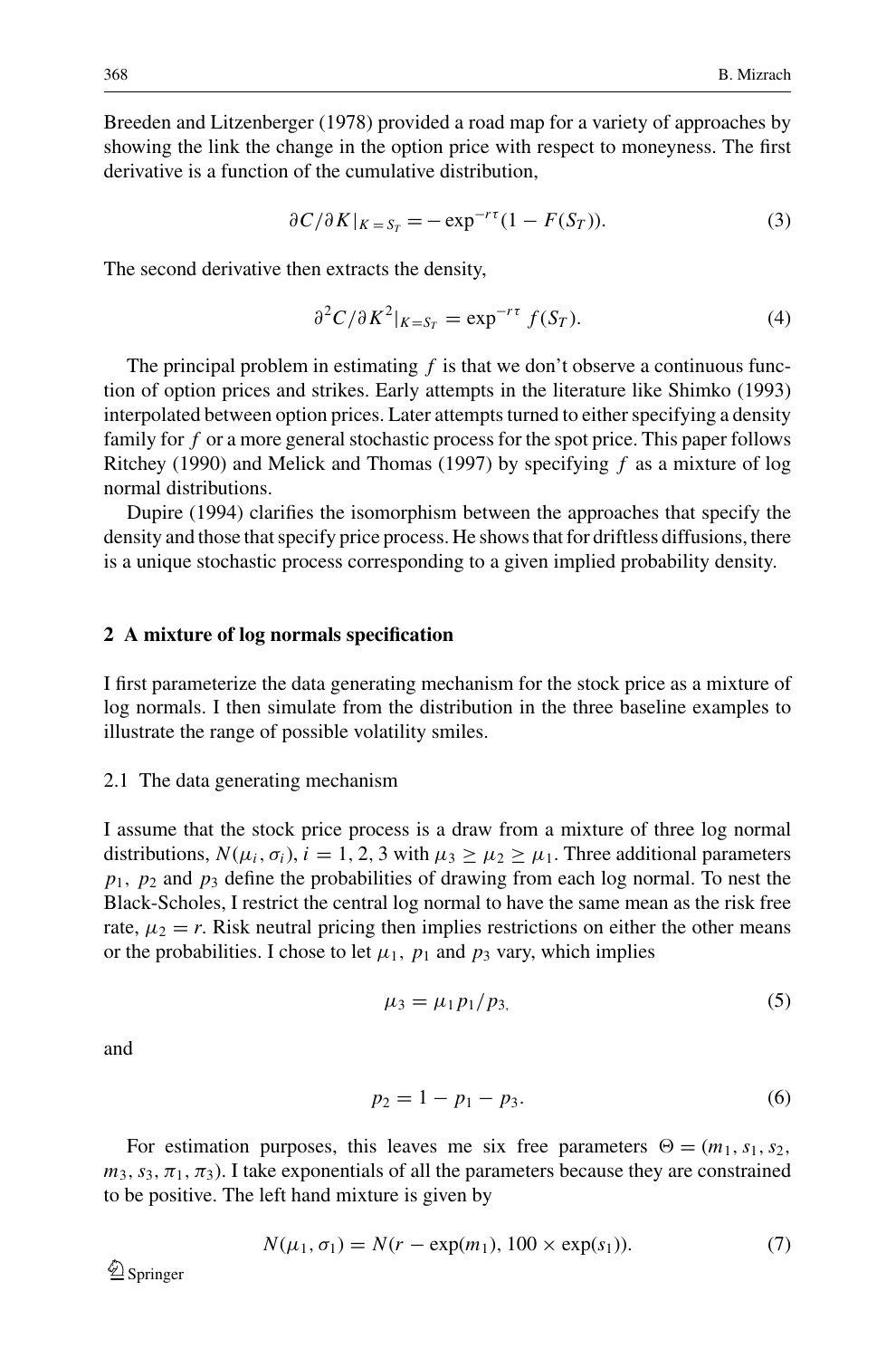The only free parameter of the middle lognormal is the standard deviation,

$$
N(\mu_2, \sigma_2) = N(r, 100 \times \exp(s_2)).
$$
 (8)

I parameterize the probabilities using the logistic function to bound them on [0, 1],

$$
p_1 = \exp(\pi_1)/(1 + \exp(\pi_1)),
$$
\n(9)

$$
p_3 = \exp(\pi_3)/(1 + \exp(\pi_3)).
$$
 (10)

The probability specification implies the following mean restrictions on the third log normal,

$$
N(\mu_3, \sigma_3) = N\left((r - \exp(m_1)) \times \frac{\exp(\pi_1)/(1 + \exp(\pi_1))}{\exp(\pi_3)/(1 + \exp(\pi_3))}, 100 \times \exp(s_3)\right).
$$
\n(11)

In the baseline simulations, I show that this data generating mechanism can match a wide range of shapes for the volatility smile.

#### 2.2 Baseline examples

In all the following examples, I look at a set of 41 European calls with equally spaced strikes from 20 to 60 around a spot price of 40. I assume a risk free rate of 4% and no dividends. All three examples have a weighted average volatility of between 37 and 38%.

The model nests the Black-Scholes by making the transition probabilities zero by setting  $\pi_1 = \pi_3 = -\infty$ , or making all the means and standard deviations equal,  $m_1 = 0$ , and  $s_1 = s_2 = s_3$ . Either parameterization gives the flat Black-Scholes profile with respect to the strike.

A smile can be generated by a fat-tailed distribution. I set the standard deviations of the middle and right tail mixtures quite high, and  $\sigma_2 = 49.5\%$  and  $\sigma_3 = 50.2\%$  per annum, with  $s_2 = -3.0$  and  $s_3 = -0.69$ . I then lower the left tail standard deviation to  $\sigma_1 = 23.3\%$ ,  $s_1 = -1.46$ . I assume you draw more frequently from the less volatile tail,  $p_1 = 45.3\%, \pi_1 = -0.19$  than the right,  $p_3 = 32.6\%, \pi_3 = -0.73$ . The lower tail and upper tail have means  $\mu_1 = 2.87\%$  and  $\mu_3 = 5.56\%$ , by setting  $m_1 = 0.12$ .

The smirks require risks of sizable jumps. I generate the right smirk by assuming a large a large jump in the right tail,  $\mu_3 = 7.95\%$  and a smaller jump down,  $\mu_1 =$ 1.90%, with  $m_1 = 0.74$ . The probability that the stock price will move down is just slightly higher,  $p_1 = 43.2\%$ , and  $p_3 = 23.1\%$ , setting  $\pi_1 = -0.27$  and  $\pi_3 = -1.21$ . The standard deviations here increase as you move left to right,  $\sigma_1 = 32.2$ ,  $\sigma_2 = 39.3$ ,  $\sigma_3 = 22.31$ , with  $s_1 = -1.13$ ,  $s_2 = -0.93$ , and  $s_3 = -0.79$ .

The left smirk is generated with a larger jump down than up,  $\mu_1 = 1.85\%$ ,  $\mu_1 =$ 6.73%, with  $m_1 = 0.76$ . The jump probabilities are approximately equal,  $p_1 = 44.9\%$ , and  $p_3 = 35.3\%$ , with  $\pi_1 = -0.20$  and  $\pi_3 = -0.60$ . The standard deviations here are smaller in the upper mixture.  $\sigma_1 = 37.6\%$ ,  $\sigma_2 = 55.9\%$ , and  $\sigma_3 = 26.0\%$ . The corresponding model parameters are  $s_1 = -0.99$ ,  $s_2 = -0.58$ , and  $s_3 = -1.35$ . All three examples are charted in Figure 1.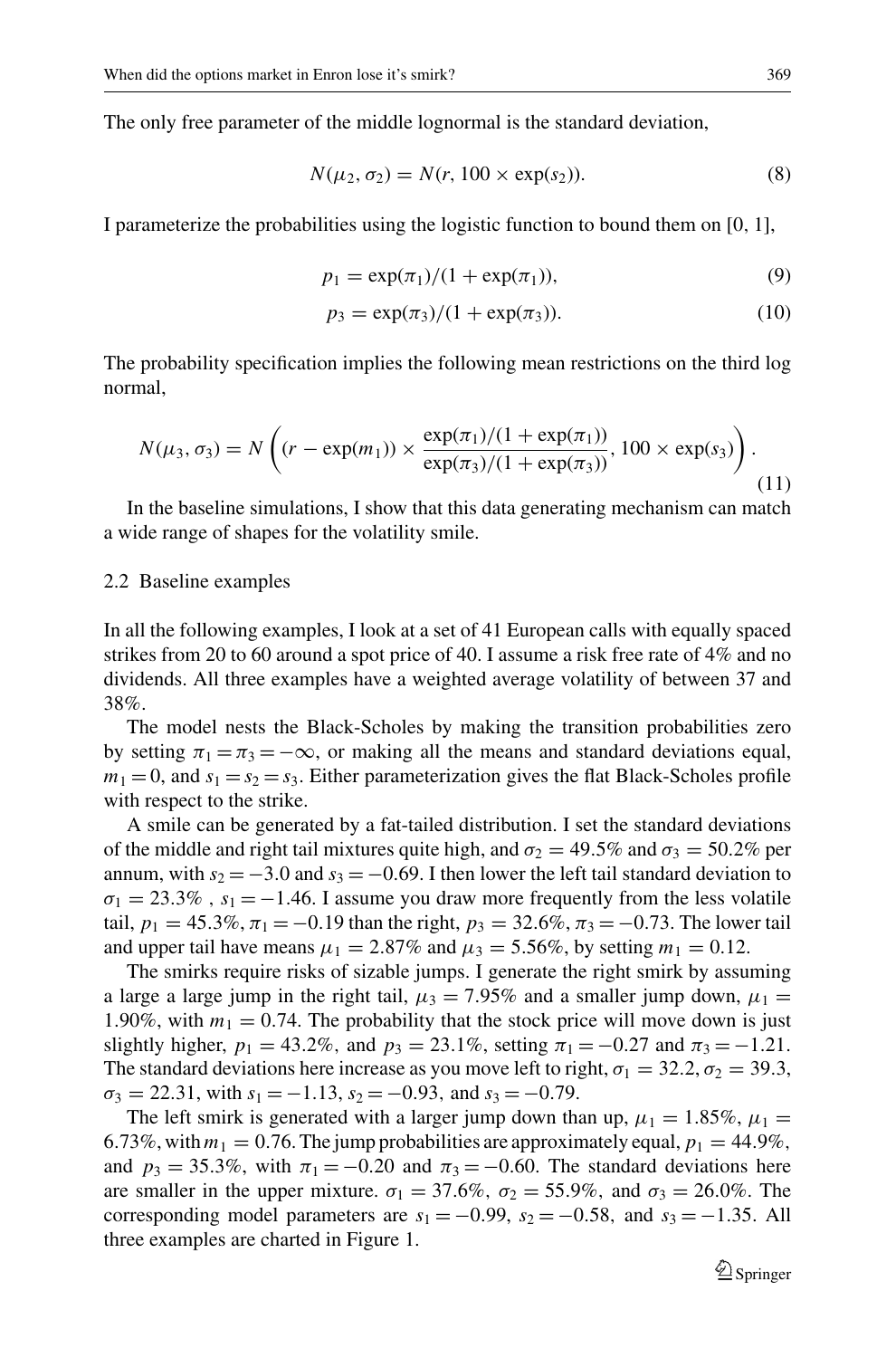

**Fig. 1** Implied volatility surfaces for alternative parameterizations

| <b>Table 1</b> Moments of volatility<br>surfaces                                                      | Kurtosis<br><b>Skewness</b> |              |              |  |  |
|-------------------------------------------------------------------------------------------------------|-----------------------------|--------------|--------------|--|--|
|                                                                                                       | Log Normal                  | 0.54         | 3.46         |  |  |
|                                                                                                       | Left Smirk                  | 0.73         | 5.15         |  |  |
| <i>Notes.</i> These are averages across<br>100 replications of each<br>parameterization of the model. | Smile<br>Right Smirk        | 0.82<br>0.62 | 5.29<br>3.91 |  |  |

I consider next the probability distributions implicit in these volatility patterns. I graph the probability distributions of spot price outcomes 90 days into the future in Figure 2. The left (right) smirk has a higher (lower) mean and longer right (left) tail.

These distributions are more leptokurtic and positively skewed than a lognormal distribution with the same average volatility.

 $\mathcal{Q}_{\text{Springer}}$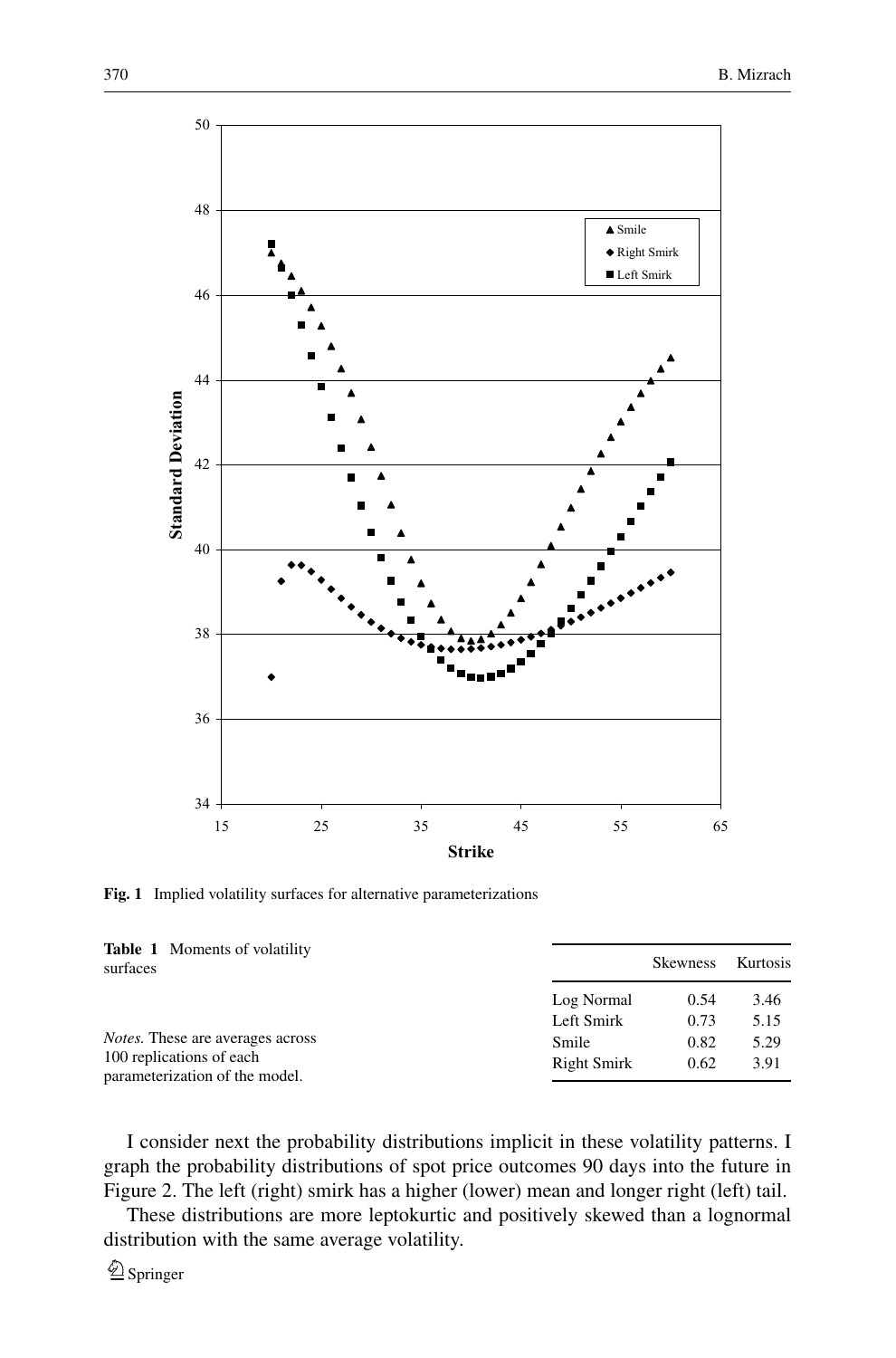

**Fig. 2** Implied probability densities for alternative models

Later, I will see if these volatility surfaces change in response to the time line of events in the Enron case.

## **3 The Enron bankruptcy**

The Enron case is the second largest bankruptcy in U.S. history.<sup>4</sup> It involved the meltdown of the seventh largest corporation in the U.S. in a matter of a few months. It is a case of fraud, greed, and regulatory failure. This section reviews the key events in the history of the company.

<sup>4</sup> WorldCom, Inc., which filed for bankruptcy in July 2002, is the largest.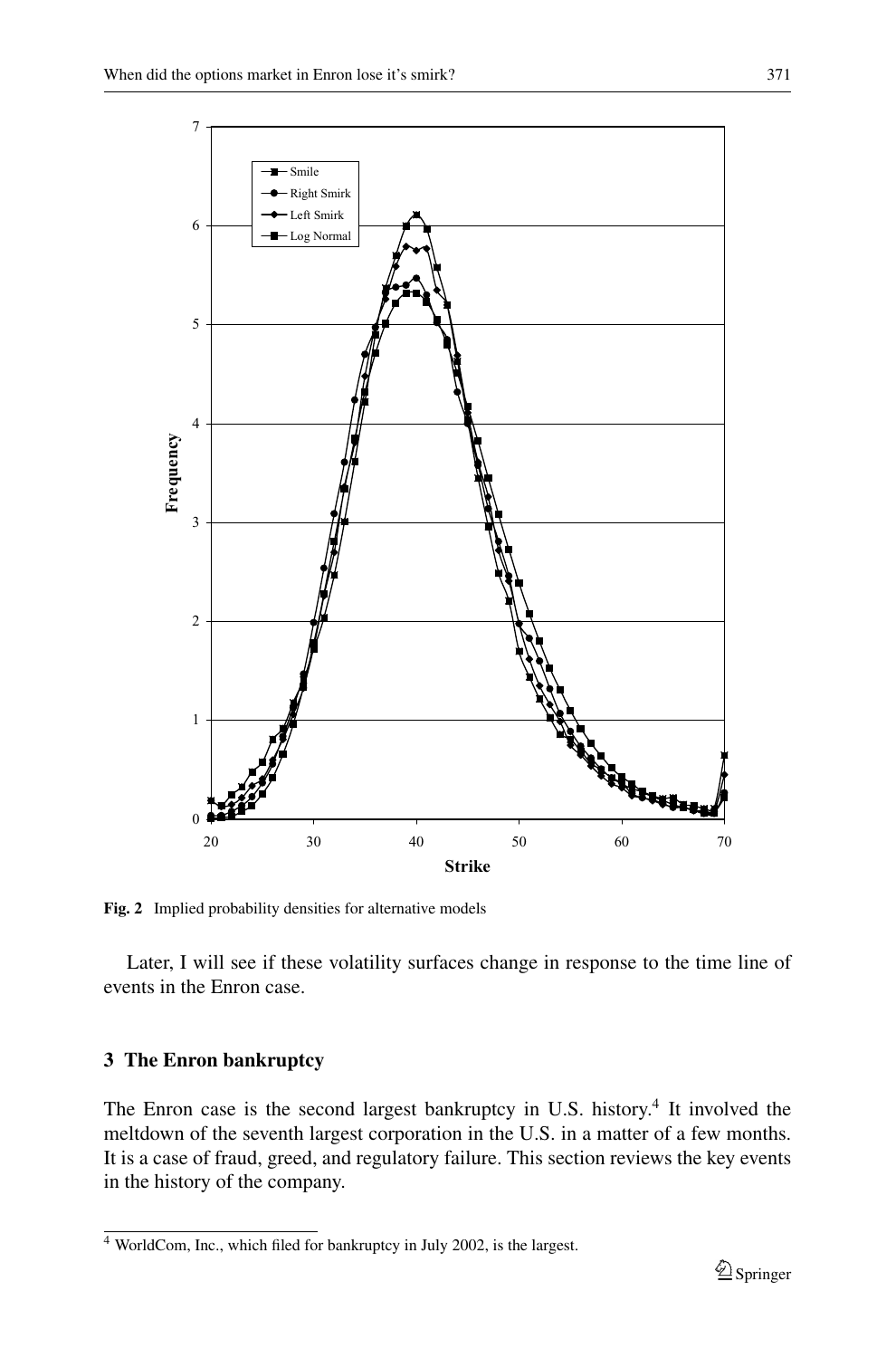| <b>Table 2</b> Reported revenues and<br>profits at Enron (mn\$): | Year | Revenue    | Profit   |  |
|------------------------------------------------------------------|------|------------|----------|--|
| 1995-2000                                                        | 1995 | 9.189.00   | 519.69   |  |
|                                                                  | 1996 | 13,289.00  | 584.00   |  |
|                                                                  | 1997 | 20,273.00  | 105.00   |  |
|                                                                  | 1998 | 31,260.00  | 703.00   |  |
|                                                                  | 1999 | 40.112.00  | 1,024.00 |  |
| <i>Notes.</i> Source: Compustat                                  | 2000 | 100,789.00 | 979.00   |  |

#### 3.1 Rapid rise

Enron was founded in 1985 from the merger of two natural gas companies, Houston Natural Gas Omaha based InterNorth. In 1989, it began a global trading business in natural gas that grew rapidly once government price regulations were lifted in the 1990s. It first traded electricity in North America in June of 1994 and expanded into Europe in 1995. Enron also pioneered the market in weather derivatives, trading its first products in August of 1997. Eventually they would expand their trading business into a wide array of products ranging from pulp and paper to broadband telecommunications. In 1985, the company had revenues of \$10.25 billion, and a net income of \$125 million. By the year 2000, the company exceeded \$100 billion in revenue and nearly \$1 billion in net profits, with the energy trading business<sup>5</sup> responsible for  $72\%$ . Nearly all of this growth, as can be seen in Table 2, took place after 1995.

*CFO* magazine praised the company for its rapid transformation "from a heavily regulated domestic natural-gas pipeline business to a fully integrated global energy company with thriving activities in natural gas, electricity, infrastructure development, marketing and trading, energy financing, and risk management." They cited the pioneering efforts of chief financial officer Jeffrey Fastow's "unique financing techniques" and awarded him the CFO of the Year award in 1999.<sup>6</sup> On February 6, 2001, *Fortune* named the company the "most innovative in the U.S." for the sixth consecutive year. Fortune's award was based on a survey of 10,000 executives, directors, and analysts.<sup>7</sup>

The company was also a favorite of Wall Street analysts, and they helped propel Enron shares to an all-time high of \$90.75 on August 23, 2000, well after the Nasdaq bubble had burst. Salomon Smith Barney's report of January 22, 2001 was typical of Wall Street's admiration for this company at the top. The placed a price target of \$100 on the company based on "\$60 in implied value for Enron's energy merchant platform and \$40 for bandwidth trading and other extensions of their risk merchant franchise." They projected that bandwidth trading, a business which lost \$32 million on only 232 transactions in the fourth quarter of 2000, would "within 5 years, exceed . . . the entire value of energy marketing . . . " Like many other firms on Wall Street, they also praised the company for disposing of nearly all of its physical assets.

<sup>5</sup> In the annual report, this is called the Wholesale Energy Division.

<sup>6</sup> *CFO* Magazine, October 1, 1999.

<sup>7</sup> *Fortune*, February 6, 2001.

 $\mathcal{Q}_{\text{Springer}}$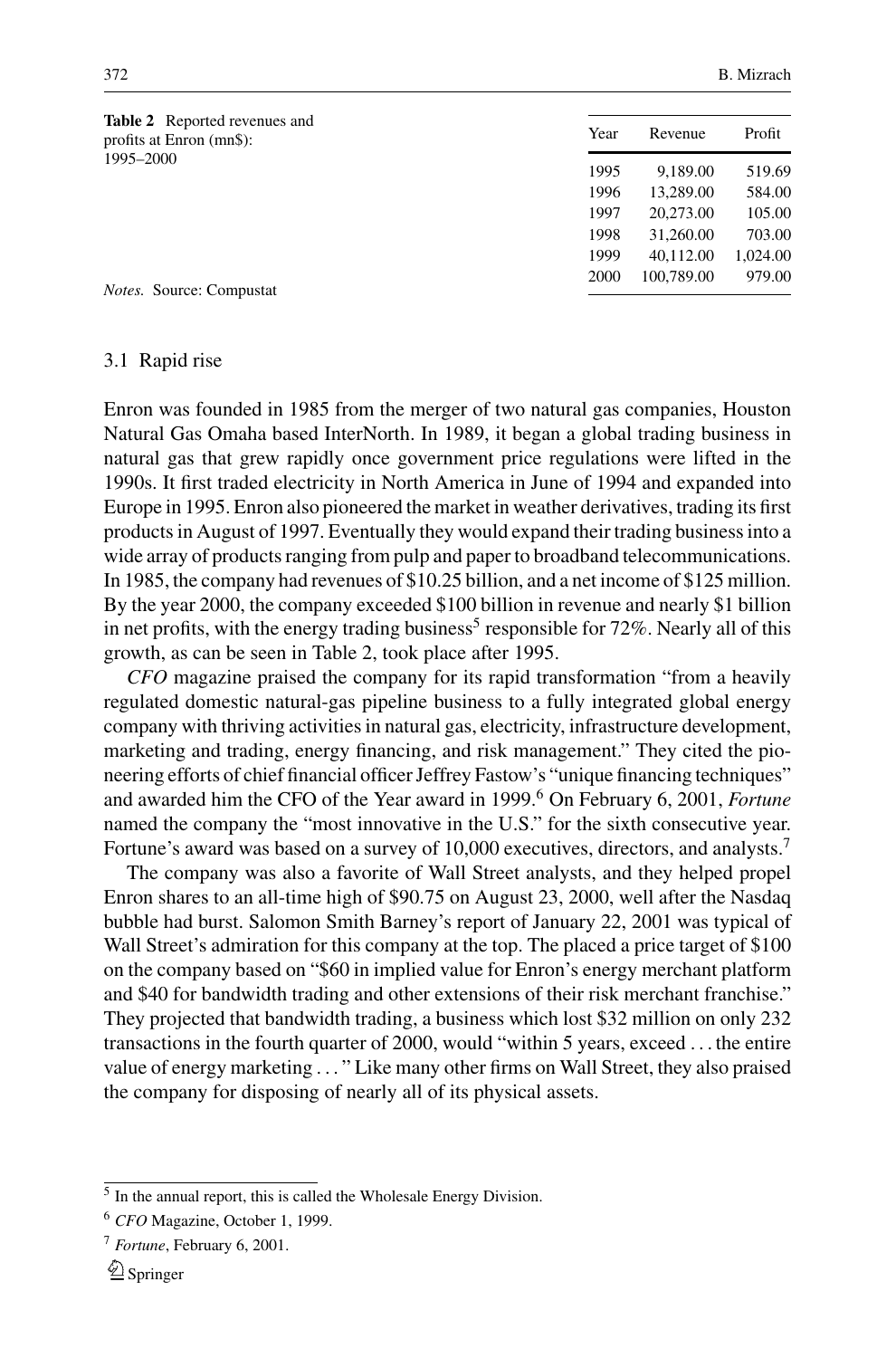## 3.2 The beginning of the end

Hoping perhaps to go out at the peak or avoid a storm he could see forming, Kenneth Lay, CEO since 1986, stepped down and was replaced by president and chief operating officer Jeffrey Skilling on December 12, 2000. Skilling's eight month tenure was to be marked by a series of negative news. Enron was criticized for profiteering during the California energy crisis that begin in the summer of 2000 and extended into 2001. Enron's remaining physical assets began to report disappointing results. On December 15, 2000, Enron agreed to buy back shares of a failing water subsidiary, Azurix Inc., that it had spun off months earlier. A deal with Blockbuster Inc. to deliver movies via the Internet also collapsed in April of 2001. Dabhol Power Co., a wholly owned subsidiary of the company, lost its contract with the Indian government at the end of May. An Enron spin-off, New Power Co. fell dramatically in August 2001.

The stock price slid steadily during Skilling's tenure. It fell from \$83.13 per share at the end of 2000 to \$44.07 per share on June 25, 2001. This 47% decline exceeded the 7.7% decline in the S&P500 over the same period. Skilling began to face criticism from the public its role in the California crisis and even from a handful of Wall Street analysts over the company's leverage.

The stock had a short lived rally at the end of June into July on the basis of strong reported second quarter results. In mid-July though, the stock price continued slowly downward, declining 28.7% from July 16 to August 13, 2001 compared to a 6.2% decline in the S&P 500. The next day, Skilling shocked the market by resigning as CEO, and Kenneth Lay returned to the position. The stock price fell another 12.7%, reaching \$36.85 on August 16th but then stabilized in that region for the rest of the month. As Enron's troubles began to emerge, analysts stayed with the company. As late as September 2001, 15 of the 16 covering analysts on Enron had either buy or strong buy ratings on the stock.

To show confidence in the company, Lay exercised options on 68,000 shares at prices of \$20.78 to \$21.56 on August 20–21, 2001. Lay, however, disposed of some the shares shortly afterwards to repay a loan. It is unclear if Lay realized how much trouble the company was in. On August 15, 2001, finance executive Sherron Watkins sent an anonymous letter to Lay warning that the company "will implode in a wave of accounting scandals." She met him face to face on Aug. 22, 2001.

Enron's accounting firm, Arthur Andersen, appears to have been complicit in this fraud. On October 12, 2001, David Duncan, the chief auditor for Andersen's Enron account, organized a two-week document destruction effort to discard many records, according to auditor Arthur Andersen. On October 23, 2001, Andersen began to shred Enron documents.

In its' earnings releases the company slowly began to reveal the extent of their problems. Enron reported its first quarterly loss in over four years on October 16, 2001, after taking charges of \$1 billion on poorly performing businesses. Enron acknowledged, on October 22, 2001, a Securities and Exchange Commission (SEC) investigation. On November 8, 2001, Enron admitted overstated earnings dating back to 1997 by almost \$600 million. Until late November, it appeared that Enron would be bought by a much smaller rival, Dynegy, despite The SEC was investigating the private partnerships created by CFO Andrew Fastow that were at the core of the Enron fraud. Dynegy backed  $\mathcal{D}$  Springer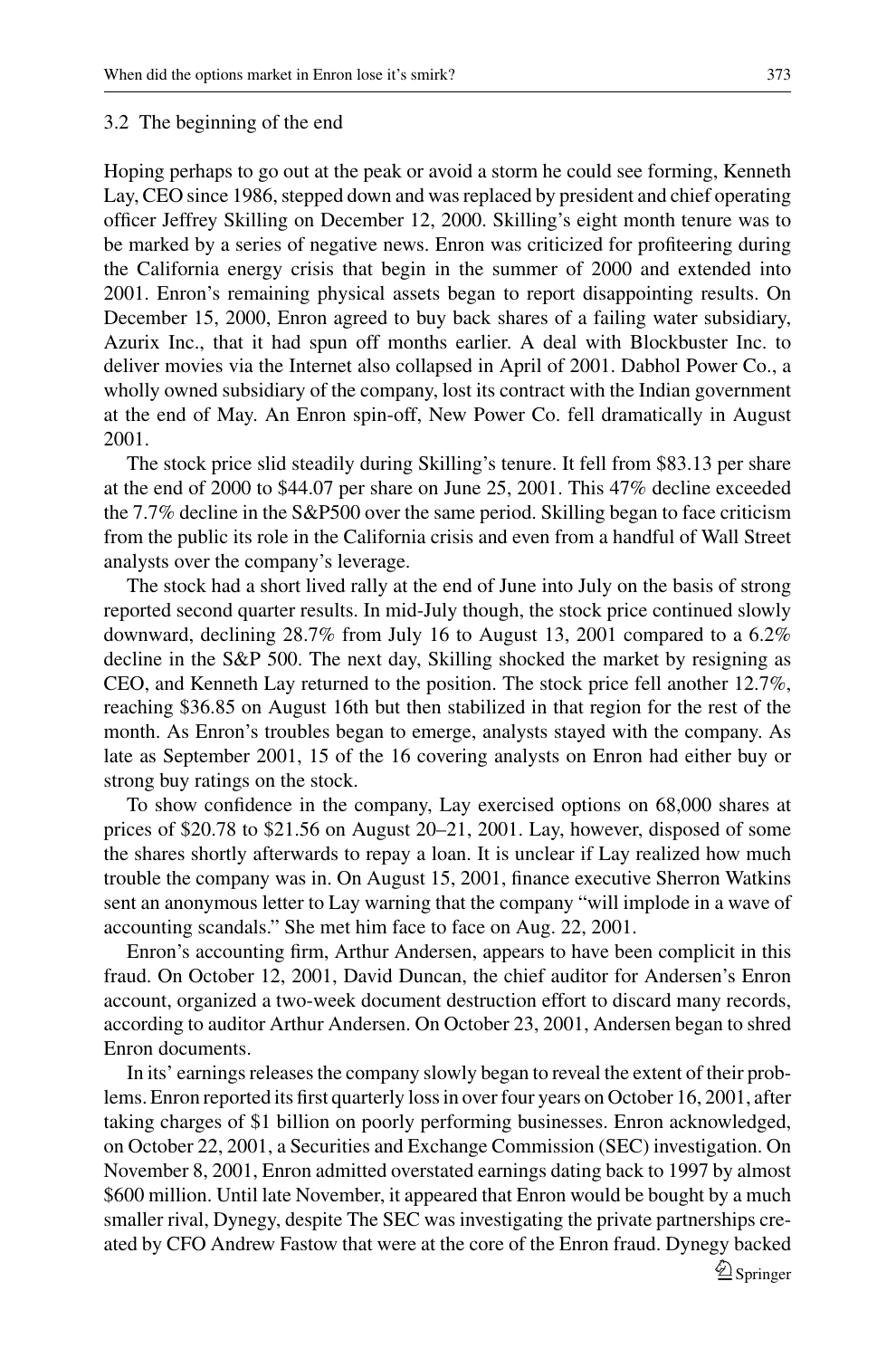out of its deal with Enron on November 28, 2001 after Enron's credit rating fell below investment grade.

#### 3.3 Chapter 11

Without a buyer in sight and bankruptcy unavoidable, Enron shares plunged below \$1 on November 28 amid the heaviest single-day trading volume ever for a NYSE or Nasdaq-listed stock. On December 2, 2001, Enron filed for Chapter 11 bankruptcy. On December 12, 2001, Congressional hearings began on Enron's collapse.

On January 17, 2002, Enron decided to fire Andersen, blaming the auditor for destroying Enron documents. The entire Arthur Andersen firm was fined in October 2002 which forced it to close down.

The first indictments for Enron activity came on August 2002 when Michael Koppers, who worked with Fastow on the partnership deals, pleaded guilty to charges. Now, more than five years after the bankruptcy, the legacy of Enron still reverberates on Wall Street. The case has brought about important reforms in corporate governance and accounting oversight. Former CEOs Lay and Skilling were convicted of multiple criminal charges in May 2006.

I now turn to the questions of whether the options market provided any indication that such a collapse was in the offing.

## **4 Data and estimation**

#### 4.1 Sample

I have American style options for all strikes and expirations for the period July 16 to November 15, 2001. I filter the data in the following fashion: (1) volume of more than 5 contracts; (2) more than 5 days to expiration; and (3) implied volatility no more than twice the volatility of an at the money call. These filters leave me with more than 1,500 daily observations of a range of strikes and maturities.

Table 3 shows that the stock price was still at almost \$50 per share at the start of the sample period and fell under \$10 at the end. The strikes range from 50% above and below the spot price at the beginning of the sample to more than four times the spot in November. Puts and calls were traded at roughly the same ratios until the last four weeks of the sample.

## 4.2 Estimation

There are two key issues in fitting the model to this data. The first is handling the early exercise provision of the American options. The second is choosing the metric for estimation.

 $\mathcal{Q}_{\text{Springer}}$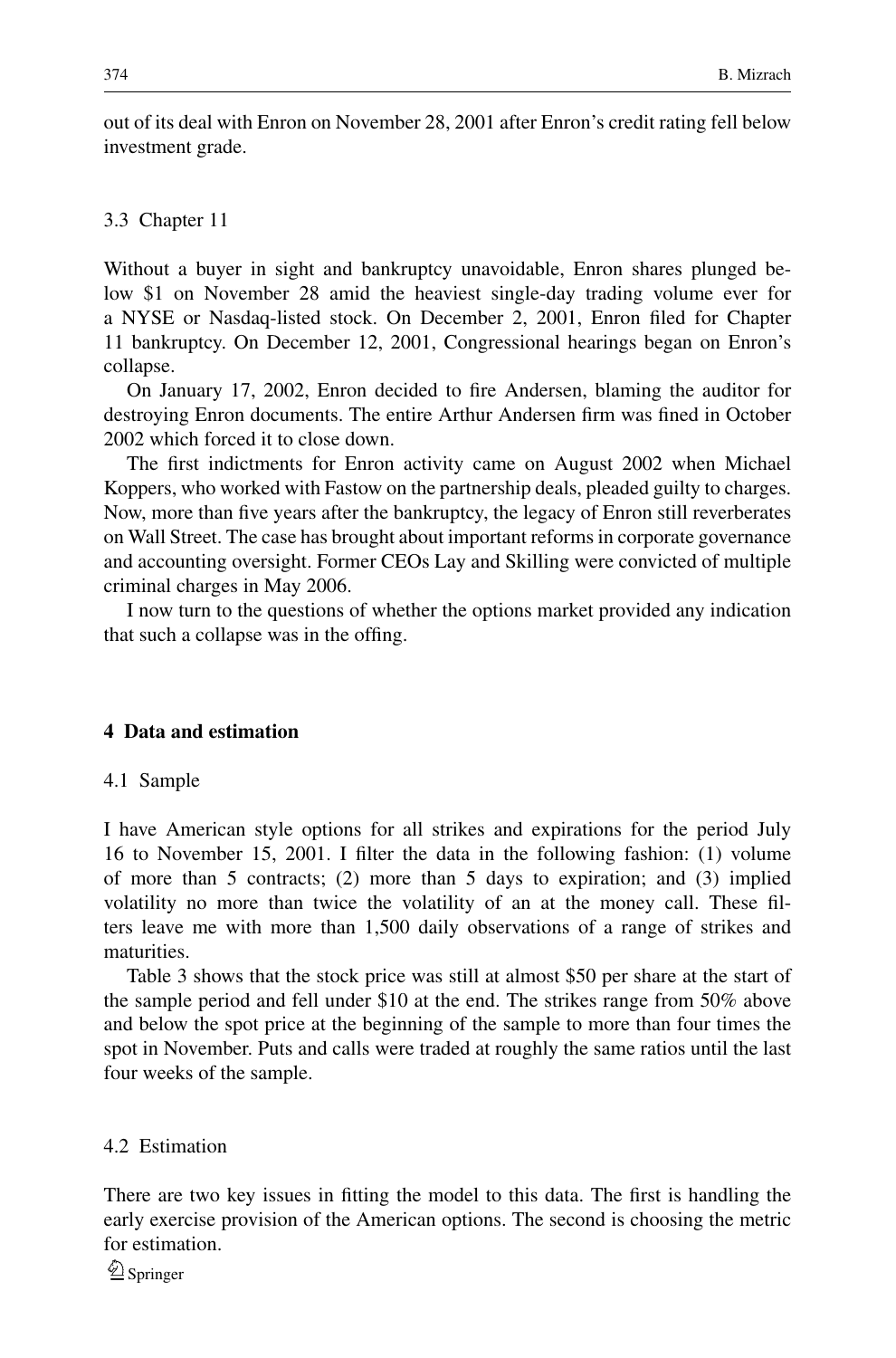|                    |                    |       | <b>Stock</b><br><b>Strikes</b> |      |     |     | Maturity | $#$ of: |      |
|--------------------|--------------------|-------|--------------------------------|------|-----|-----|----------|---------|------|
| <b>Start</b>       | End                | Low   | High                           | Min  | Max | Min | Max      | Calls   | Puts |
| 16-Jul-2001        | 27-Jul-2001        | 43.24 | 49.85                          | 35   | 90  | 21  | 186      | 84      | 72   |
| 30-Jul-2001        | 10-Aug-2001        | 42.78 | 45.73                          | 35   | 90  | 7   | 172      | 88      | 64   |
| 13-Aug-2001        | 24-Aug-2001        | 36.25 | 42.93                          | 30   | 85  | 28  | 241      | 104     | 85   |
| 27-Aug-2001        | 07-Sep-2001        | 30.49 | 38.16                          | 22.5 | 90  | 14  | 235      | 112     | 77   |
| 17-Sep-2001        | 21-Sep-2001        | 26.41 | 30.67                          | 22.5 | 85  | 28  | 214      | 72      | 65   |
| 24-Sep-2001        | $0.5 - Oct - 2001$ | 25.15 | 33.49                          | 22.5 | 100 | 14  | 207      | 154     | 130  |
| 08-Oct-2001        | $19-Oct-2001$      | 26.05 | 36.79                          | 22.5 | 90  | 7   | 193      | 140     | 117  |
| 22-Oct-2001        | $02-Nov-2001$      | 11.16 | 20.65                          | 22.5 | 90  | 16  | 179      | 163     | 63   |
| $0.5 - Nov - 2001$ | 16-Nov-2001        | 8.41  | 11.3                           | 22.5 | 50  | 38  | 168      | 70      | 11   |

**Table 3** Characteristics of Enron options sample

*Notes.* Source: Daily closes from TBSP, Inc.

#### *4.2.1 Early exercise*

Enron paid an annual dividend of \$0.50 per share of common stock from<sup>8</sup> October 13, 1998 through the end of my sample period. The company only suspended dividend payments on December 11, 2001. Nonetheless, the dividend makes early exercise a possibility on American calls as well as puts. Because the dividend was constant at \$0.50 per share over the sample, I assumed a continuous dividend yield based on the current spot price.

Melick and Thomas (1997) use arbitrage bounds for determining the range of possible American options prices. They note that the bounds are remarkably close for reasonable discount factors. Bates (2000) notes that the proportional markup is between  $[1, e^{r\tau}]$  which is very small for options of 6 months or less.

I chose to approximate the value of the early exercise feature using the Bjerksund and Streslund (1993) analytical approximation. Hoffman (2000) shows that the Bjerksund-Streslund algorithm is as accurate as the Barone-Adesi and Whaley (1987) quadratic approximation and computationally much more efficient. I also found it more stable in my estimation as well. Very similar results were obtained using a mixture of binomial trees and simply ignoring the early exercise provision.

## *4.2.2 Metric*

 $f(S_T)$  is the object I am trying to estimate, and I have assumed that it is a mixture of log normals. It might be tempting to proceed by matching the moments of the density to time series data on the stock price. This approach is not suitable because  $f(S_T)$  is the risk neutral density and is not directly observable.<sup>9</sup>

The only sample "moments" I observe are the option prices. Let  $\{c(\tau_i, K_i), \ldots, c\}$  $c(\tau_{n_1}, K_{n_1}), p(\tau_{n_1+1}, K_{n_1+1}), \ldots, p(\tau_n, K_n) \equiv \{d_{i,t}\}_{i=1}^n$  denote the *n* dimensional sample of data at time  $t$  on the American calls  $c$  and puts  $p$  struck at  $K_i$  and expiring in  $\tau_i$  years. Denote the pricing estimates from the model as  $\{d_{i,t}(\theta)\}_{i=1}^n$ .

<sup>8</sup> The dividend was increased from \$0.45 to \$0.50 a share on that date.

<sup>&</sup>lt;sup>9</sup> Grundy (1991) does note that the risk neutral distribution does imply bounds for the true one.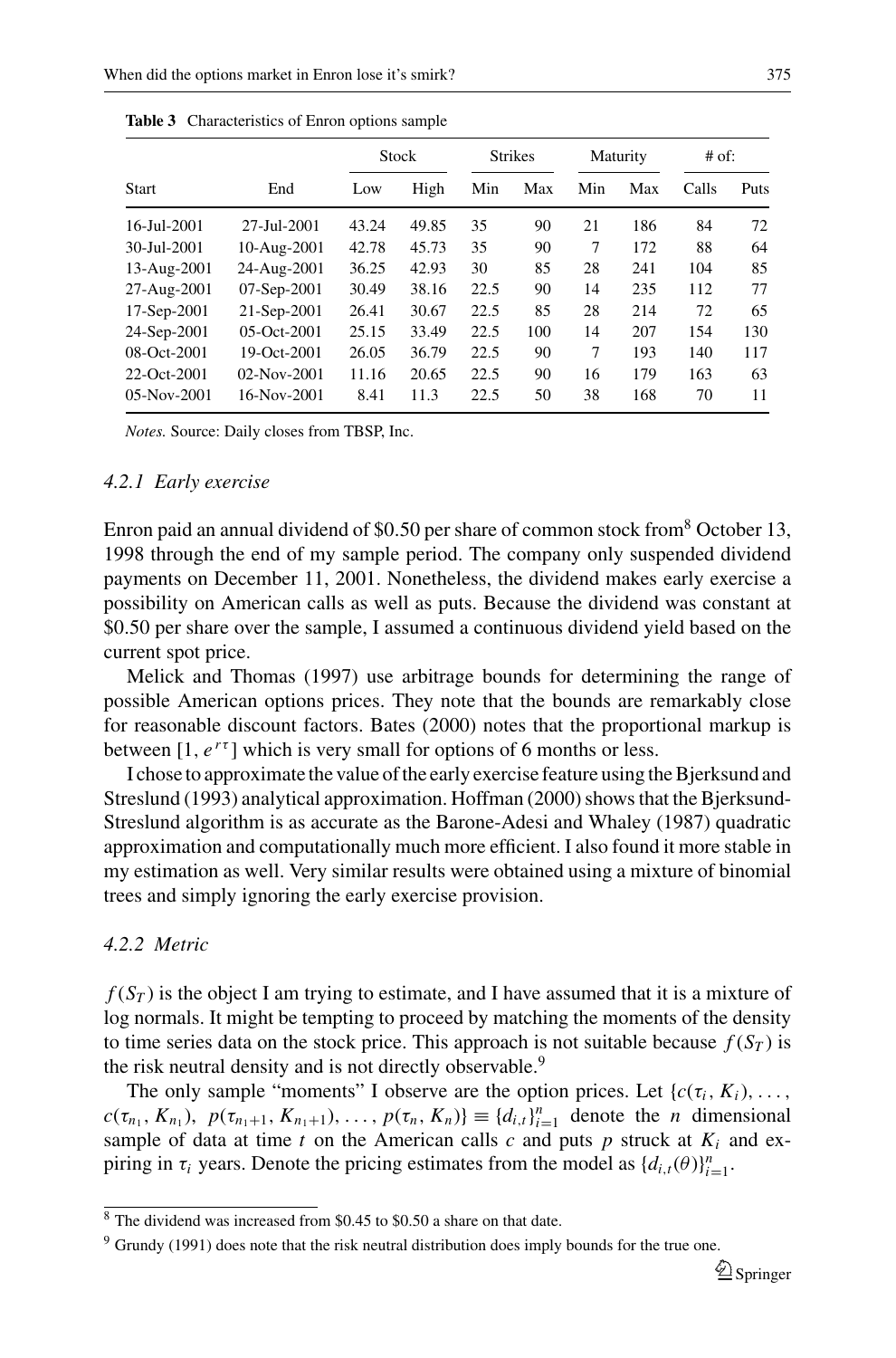In matching model to data, Christofferson and Jacobs (2001) emphasize that the choice of loss function is important. Bakshi, Cao and Chen (1997), for example, match the model to data using the squared pricing errors. While using the percentage pricing errors minimizes the impact of deeply in the money options, this can contribute to estimation problems for low-priced options. I obtained the best fit on deeply in and out of the money options using the implied Bjerksund and Streslund volatility,

$$
\sigma_{i,t} = BJST^{-1}(d_{i,t}, S_t, r). \tag{12}
$$

Let the estimated volatility be denoted

$$
\sigma_{i,t}(\theta) = BJST^{-1}(d_{i,t}(\theta), S_t, r). \tag{13}
$$

I then minimize, in estimation,

$$
\min_{\theta} \sum_{i=1}^{n} (\sigma_{i,t}(\theta) - \sigma_{i,t})^2
$$
\n(14)

for each day in my sample. As Christoffersen and Jacobs note, this is just a weighted least squares problem that, with the monotonicity of the option price in  $\theta$  satisfies the standard regularity conditions in White (1981).

## **5 Results**

I estimate the six parameter model day-by-day for the 77 day sample. I report *R*<sup>2</sup> and other summary statistics in Table 4. The overall fit is quite good with an average goodness of fit of 38%. 30 of the 77 days are higher than 50%. I next want to test whether the data are strong enough to reject the Black-Scholes.

#### 5.1 Tests of the adequacy of Black-Scholes

I would like a formal test of whether the model's mixture parameters are providing much additional explanatory power. In the standard case, I could construct a likelihood ratio test of the model, restricting all the parameters but the Black-Scholes volatility *s*<sup>2</sup> to zero. The problem with that approach in the mixture case is that under the Black-Scholes alternative, the parameters in the two tail log normals are nuisance parameters, giving the likelihood ratio statistic, as Hansen (1997) notes, a non-standard distribution. Computing proper *p*-values requires numerical techniques.

I report sup *L R* tests and *p*-values from 1,000 bootstrap replications in the second and third columns of Table 4. On 39 days, I can reject the Black-Scholes at the 99% level and on 44 days at the 95% level. Most of the rejections occur after September 1. On 30 of the 45 days in September through November, the model rejects the Black-Scholes at the 99% level.

 $\bigcirc$  Springer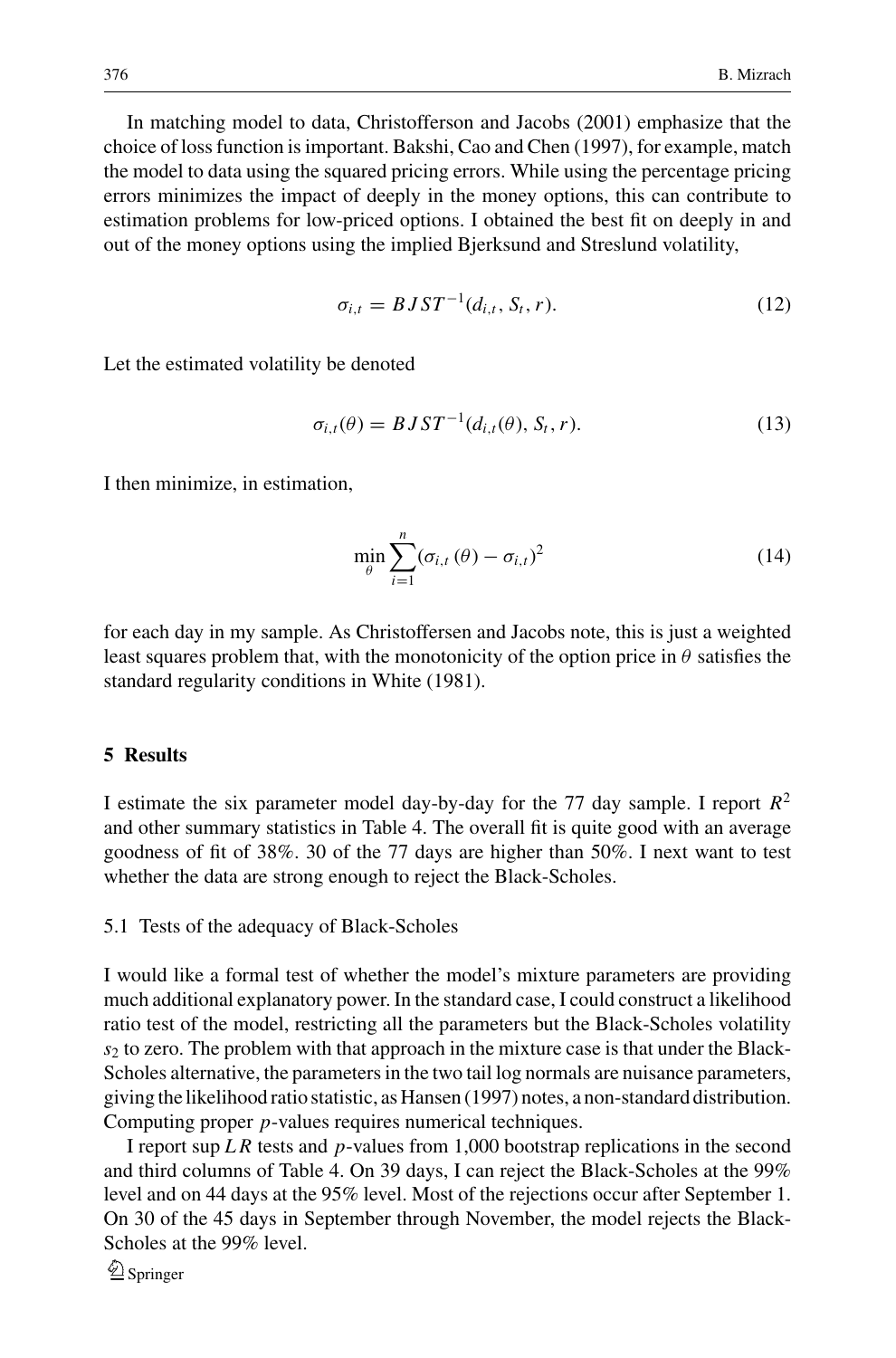|       | <b>Table 4.1</b> Summary statistics |
|-------|-------------------------------------|
|       | for lognormal options mixture       |
| model |                                     |

*Notes.* The *R*<sup>2</sup> is the goodness of fit for a single day's estimation of the model. The sup *L R* stat is against the alternative that all the

parameters but the Black-Scholes standard deviation  $s_2$  are zero. The *p*-values are from 1,000 bootstrap replications of the test as described in Hansen (1997). The market was closed from September 11 to September 16, 2001 due to the terror attacks in New York and Washington, D.C.

| Date        | $R^2$ | $\sup LR$ | $p$ -value |
|-------------|-------|-----------|------------|
| 16-Jul-2001 | 0.036 | 0.308     | 0.896      |
| 17-Jul-2001 | 0.040 | 0.053     | 0.984      |
| 18-Jul-2001 | 0.182 | 2.370     | 0.506      |
| 19-Jul-2001 | 0.008 | 0.017     | 0.996      |
| 20-Jul-2001 | 0.004 | 0.000     | 0.000      |
| 23-Jul-2001 | 0.009 | 0.023     | 0.988      |
| 25-Jul-2001 | 0.439 | 15.103    | 0.014      |
| 26-Jul-2001 | 0.195 | 4.346     | 0.202      |
| 27-Jul-2001 | 0.660 | 24.576    | 0.002      |
| 30-Jul-2001 | 0.015 | 0.194     | 0.930      |
| 31-Jul-2001 | 0.285 | 0.001     | 0.994      |
| 01-Aug-2001 | 0.354 | 7.648     | 0.144      |
| 02-Aug-2001 | 0.006 | 0.018     | 0.990      |
| 03-Aug-2001 | 0.019 | 0.186     | 0.938      |
| 06-Aug-2001 | 0.264 | 6.451     | 0.134      |
| 07-Aug-2001 | 0.891 | 130.487   | 0.000      |
| 09-Aug-2001 | 0.668 | 26.100    | 0.004      |
| 10-Aug-2001 | 0.555 | 16.397    | 0.008      |
| 13-Aug-2001 | 0.006 | 0.003     | 0.998      |
| 14-Aug-2001 | 0.005 | 0.000     | 0.990      |
| 15-Aug-2001 | 0.308 | 10.652    | 0.036      |
| 16-Aug-2001 | 0.149 | 3.308     | 0.294      |
| 17-Aug-2001 | 0.003 | 0.000     | 0.868      |
| 20-Aug-2001 | 0.073 | 1.550     | 0.530      |
| 21-Aug-2001 | 0.003 | 0.000     | 0.802      |
| 22-Aug-2001 | 0.001 | 0.003     | 0.998      |
| 23-Aug-2001 | 0.547 | 21.674    | 0.004      |
| 24-Aug-2001 | 0.002 | 0.000     | 0.722      |
| 27-Aug-2001 | 0.001 | 0.000     | 0.072      |
| 28-Aug-2001 | 0.032 | 0.900     | 0.696      |
| 29-Aug-2001 | 0.770 | 73.339    | 0.000      |
| 04-Sep-2001 | 0.938 | 0.062     | 0.878      |
| 05-Sep-2001 | 0.471 | 21.635    | 0.002      |
| 06-Sep-2001 | 0.550 | 41.535    | 0.000      |
| 07-Sep-2001 | 0.540 | 28.139    | 0.000      |
| 17-Sep-2001 | 0.478 | 22.007    | 0.000      |
| 18-Sep-2001 | 0.475 | 23.494    | 0.000      |

# 5.2 Implied probabilities of an Enron bankruptcy

Farmen et al. (2004) adapt the Black-Scholes model for bankruptcy prediction by identifying an implicit strike price at which bond holders would be indifferent between exercising a call and liquidating the assets of the firm. I computed this "bankruptcy strike"  $K_B$  to be \$8.62 based on the \$6.434 billion dollars of debt in current liabilities and the 746, 105 shares outstanding at the beginning of my sample period.<sup>10</sup>

<sup>&</sup>lt;sup>10</sup> The debt in current liabilities is from Compustat, and the shares outstanding and market prices are from CRSP. The conclusions are robust to a wide range of strike prices for the stock.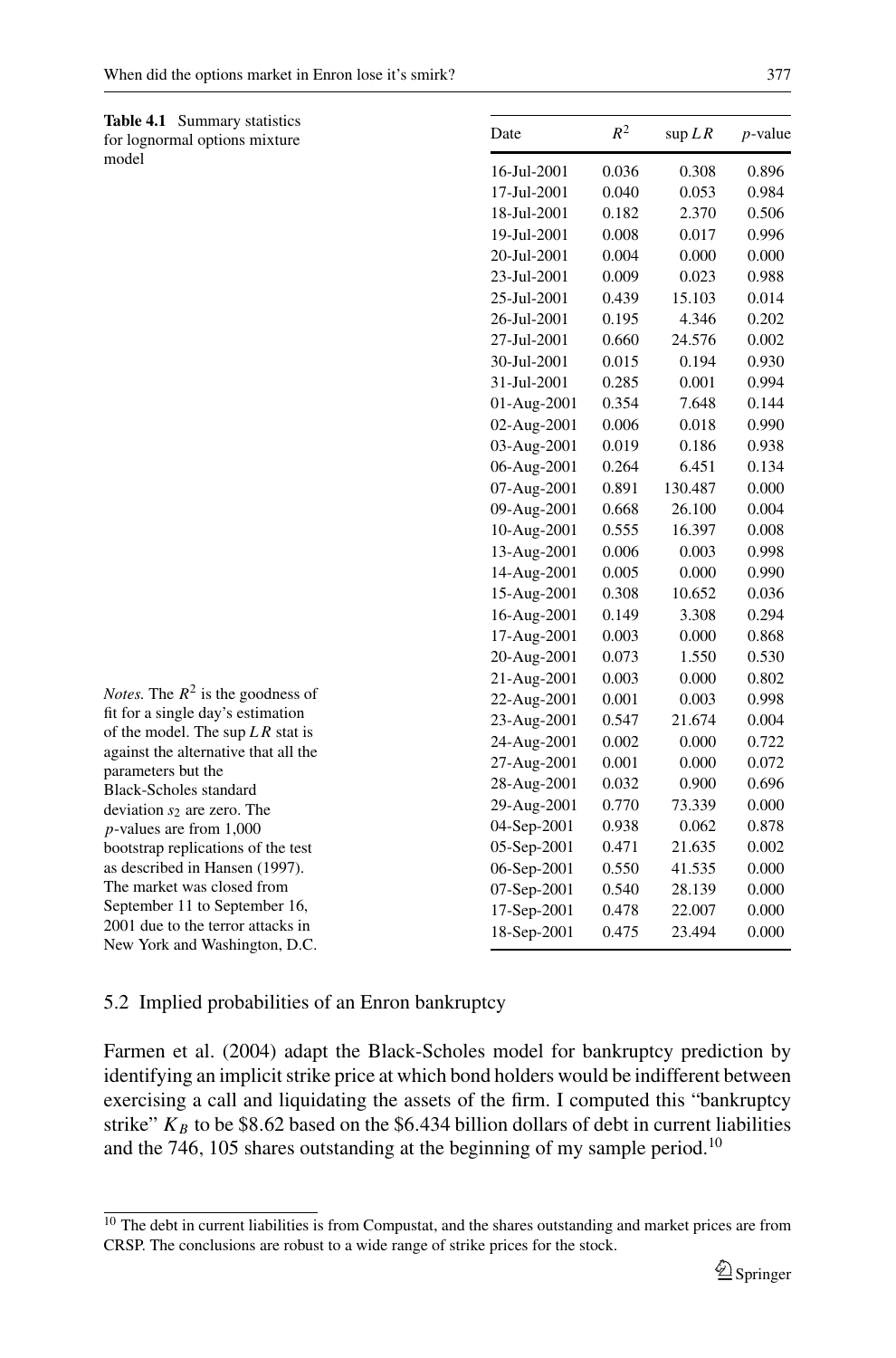**Table 4.2** Summary statistics for lognormal options mixture model

| Date          | $R^2$ | $\sup LR$ | <i>p</i> -value |
|---------------|-------|-----------|-----------------|
| 19-Sep-2001   | 0.532 | 25.560    | 0.000           |
| 20-Sep-2001   | 0.595 | 43.989    | 0.000           |
| 21-Sep-2001   | 0.559 | 30.362    | 0.000           |
| 24-Sep-2001   | 0.494 | 27.157    | 0.000           |
| 25-Sep-2001   | 0.441 | 17.322    | 0.010           |
| 26-Sep-2001   | 0.522 | 43.949    | 0.000           |
| 27-Sep-2001   | 0.477 | 18.654    | 0.002           |
| 28-Sep-2001   | 0.478 | 51.441    | 0.000           |
| 01-Oct-2001   | 0.505 | 30.215    | 0.000           |
| 02-Oct-2001   | 0.540 | 25.821    | 0.000           |
| 03-Oct-2001   | 0.675 | 49.619    | 0.000           |
| 04-Oct-2001   | 0.560 | 36.762    | 0.000           |
| 05-Oct-2001   | 0.089 | 2.154     | 0.422           |
| 08-Oct-2001   | 0.501 | 25.060    | 0.000           |
| 09-Oct-2001   | 0.601 | 34.638    | 0.000           |
| $10-Oct-2001$ | 0.592 | 46.330    | 0.000           |
| 11-Oct-2001   | 0.621 | 56.699    | 0.000           |
| 12-Oct-2001   | 0.536 | 28.297    | 0.000           |
| 15-Oct-2001   | 0.420 | 16.644    | 0.000           |
| 16-Oct-2001   | 0.704 | 42.793    | 0.002           |
| 17-Oct-2001   | 0.325 | 7.217     | 0.122           |
| 18-Oct-2001   | 0.235 | 7.059     | 0.084           |
| 19-Oct-2001   | 0.319 | 10.718    | 0.028           |
| 22-Oct-2001   | 0.289 | 8.940     | 0.046           |
| 23-Oct-2001   | 0.513 | 40.396    | 0.000           |
| 24-Oct-2001   | 0.422 | 29.236    | 0.000           |
| 25-Oct-2001   | 0.576 | 44.895    | 0.000           |
| 26-Oct-2001   | 0.518 | 29.434    | 0.000           |
| 29-Oct-2001   | 0.498 | 16.880    | 0.010           |
| 30-Oct-2001   | 0.172 | 4.784     | 0.188           |
| 31-Oct-2001   | 0.185 | 4.321     | 0.176           |
| 01-Nov-2001   | 0.295 | 3.750     | 0.426           |
| 02-Nov-2001   | 0.676 | 27.044    | 0.000           |
| 05-Nov-2001   | 0.346 | 5.816     | 0.048           |
| 06-Nov-2001   | 0.521 | 16.297    | 0.010           |
| 07-Nov-2001   | 0.229 | 2.972     | 0.196           |
| 09-Nov-2001   | 0.459 | 4.588     | 0.216           |
| 13-Nov-2001   | 0.479 | 25.995    | 0.420           |
| 14-Nov-2001   | 0.839 | 3.044     | 0.000           |
| 15-Nov-2001   | 0.604 | 2.846     | 0.238           |
|               |       |           |                 |

*Notes.* The  $R^2$  is the goodness of fit for a single day's estimation of the model. The sup *L R* stat is against the alternative that all the parameters but the Black-Scholes standard deviation  $s<sub>2</sub>$  are zero. The *p*-values are from 1,000 bootstrap replications of the test as described in Hansen (1997).

I then compute the probability of a decline in the stock price to the bankruptcy strike in a 3-month interval. To provide a reference for comparison, I express this as a ratio of the implied probability of returning to a record high of \$90.76. This helps to focus attention on the tail behavior of the model.

Investors were more optimistic of a return to Enron's stock price of August 2000 than to a bankruptcy filing until late October 2001. The ratio of a move down to the bankruptcy strike relative to reaching record highs remained below one until October 23, 2001. It is tempting to try to match up that date with events in the Enron chronology.  $\hat{\mathfrak{D}}$  Springer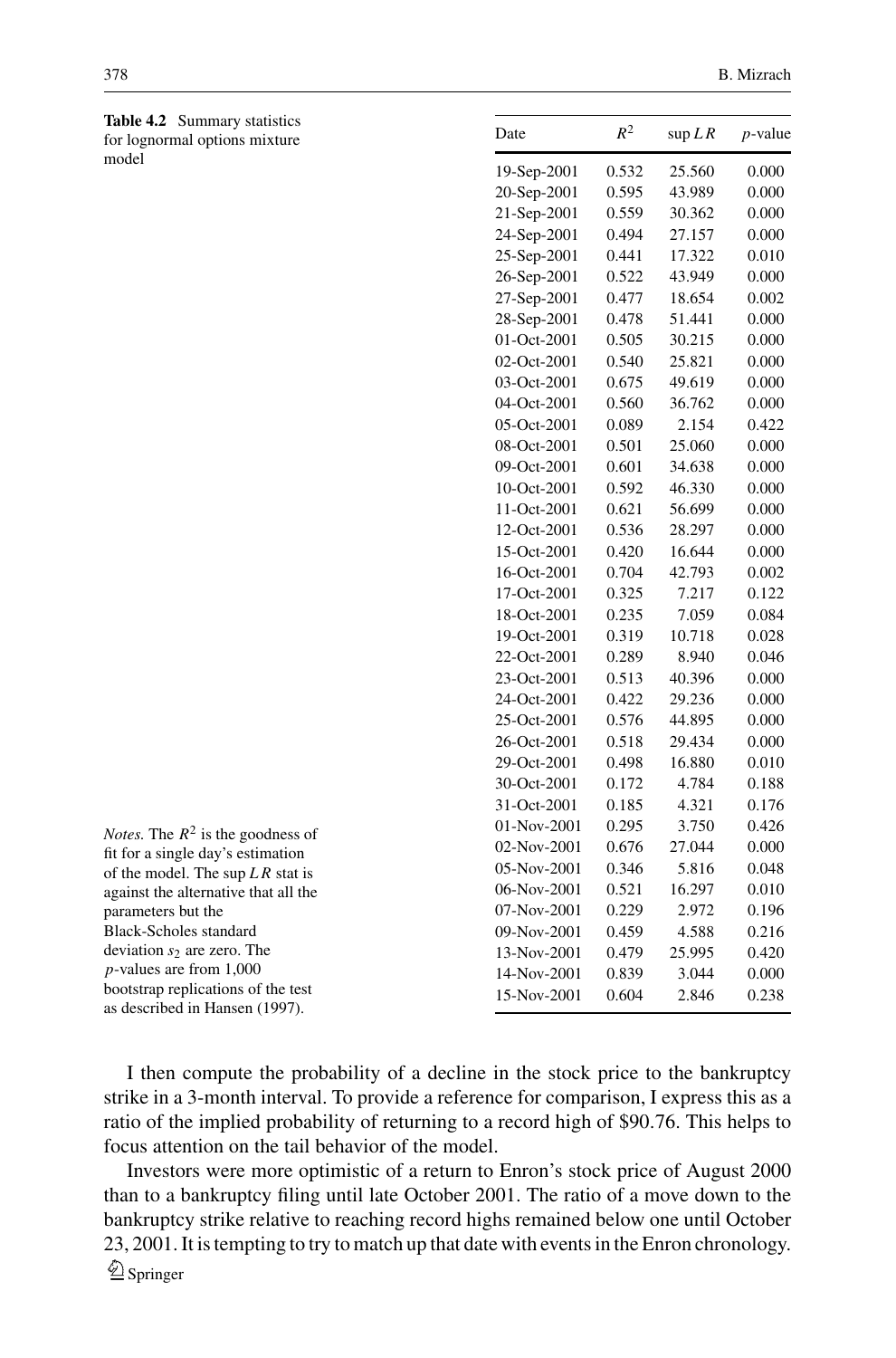

**Fig. 3** Probability ratio of bankruptcy to record high<sup>11</sup>

On that day, Arthur Andersen began shredding important documents relating to the case. The options market apparently remained quite optimistic until very late in the process.

#### 5.3 Hypothesis tests on the implied densities

To conduct a proper statistical comparison, I adapt the framework of Christoffersen (1998). I will examine three hypotheses: (1) are the model probabilities fat-tailed relative to the benchmark forecast; (2) are the model probabilities asymmetric; (3) does the model imply a higher risk of a crash overall. In each of the three cases, I construct the test of the null hypothesis from a sequence of Bernoulli trials,

$$
I_t^{\alpha_L} = \begin{cases} 1, & \Pr[S_T < K_B] > \alpha_L \\ 0 & \Pr\left[S_T < K_B\right] < \alpha_L \end{cases},\tag{15}
$$

where

$$
\alpha_L = F[(K_B - \mu)/\sigma],
$$

with

$$
\mu = \ln(S_t) + \tau \times (r - q) - \sigma^2/2,
$$

<sup>&</sup>lt;sup>11</sup>The figure graphs the relative probability of the stock price moving down to the bankruptcy strike of \$8.62 versus moving back up to a record high of \$90.76.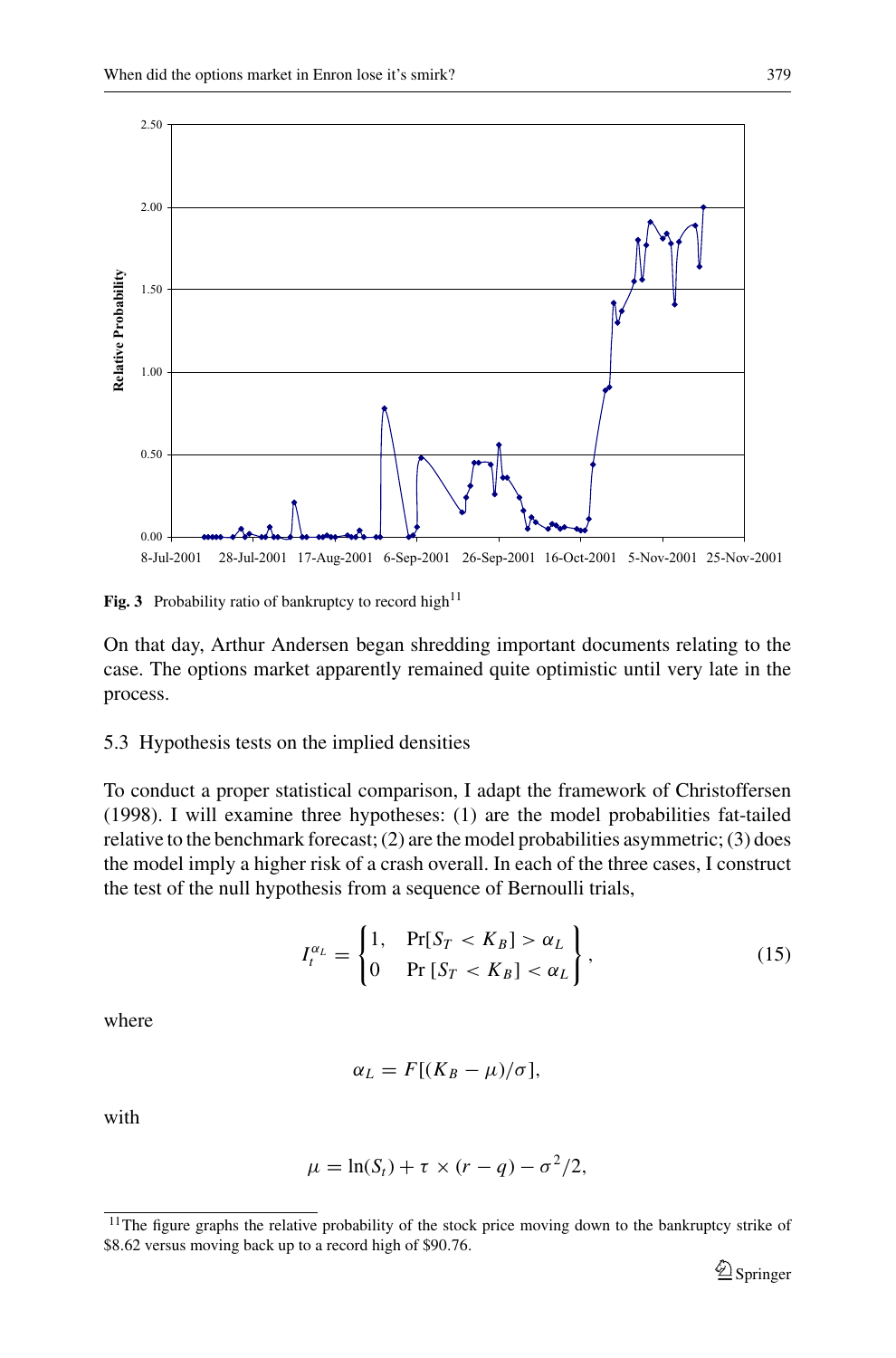where  $F$ [.] is the cumulative normal distribution, and  $\sigma$  is the standard deviation of the at-the-money call. Define symmetrically

$$
I_t^{\alpha_U} = \begin{cases} 1, & \text{Pr}\left[S_T > S_t \times (S_t/K_B)\right] > \alpha_U \\ 0 & \text{Pr}\left[S_T > S_t \times (S_t/K_B)\right] < \alpha_U \end{cases},\tag{16}
$$

where

$$
\alpha_U = 1 - F[(S_t \times (S_t/K_B) - \mu)/\sigma].
$$

Under what Christoffersen calls unconditional coverage, I test

$$
H_1: E\big[I_t^{\alpha_L} \times I_t^{\alpha_U}\big] = 0.25,\tag{17}
$$

using the likelihood ratio

$$
LR_1 = 0.75^{n_0} 0.25^{n_1} / [(1 - \hat{\pi}_1)^{n_0} \hat{\pi}_1^{n_1}.
$$
 (18)

Under  $H_1$ , the likelihood ratio is distributed  $\chi^2(1)$ .

The second hypothesis is whether the implied probability of reaching the bankruptcy strike is greater than a similar size jump up. Define the Bernoulli random variable,

$$
I_t^{\alpha_{LU}} = \begin{cases} 1, & \text{Pr}\left[S_T < K_B\right] > \text{Pr}[S_T > S_t \times (S_t/K_B)] \\ 0 & \text{Pr}\left[S_T < K_B\right] < \text{Pr}[S_T > S_t \times (S_t/K_B)] \end{cases} \tag{19}
$$

I then test

$$
H_2: E\big[I_t^{\alpha_{LU}}\big] = 0.5. \tag{20}
$$

The third hypothesis tests whether the lower tail probabilities are, on average, in the direction of greater crash risk,

$$
H_3: E\big[I_t^{\alpha_L}\big] = 0.5. \tag{21}
$$

Both  $H_2$  and  $H_3$  can be tested using the likelihood ratio (18) with a probability of 0.5.

#### 5.4 Likelihood ratio tests

The implied distributions are fat tailed compared to the lognormal benchmark. For  $H_1$ ,  $n_0 = 46$ ,  $n_1 = 34$ , and  $\hat{\pi}_1 = 0.44$ . The likelihood ratio statistic is 12.74 which enables us to reject the null at the 99% level. The power comes throughout the sample. In November though, only half observations are fat-tailed compared to the lognormal.

For 73 of 79 observations, the probability of reaching the bankruptcy strike exceeds the probability of an equally sized move up. The likelihood ratio statistic for  $H_2$  is 65.82, which overwhelmingly rejects the null.

 $\bigcirc$  Springer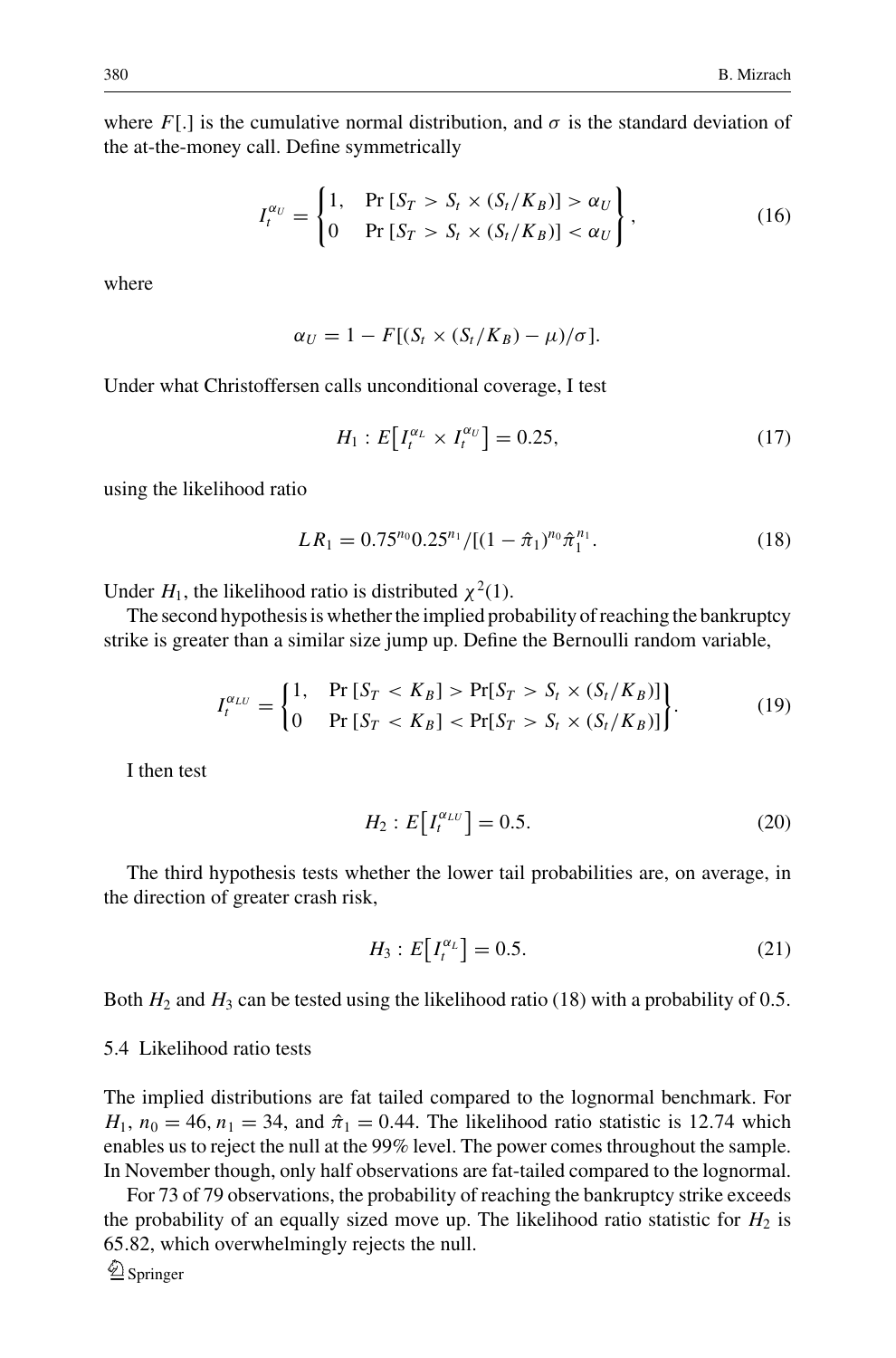| <b>Table 5</b> Likelihood ratio tests<br>of the implied probability<br>intervals | H<br>$H_3$<br>$H_1$ |       |       |       |  |
|----------------------------------------------------------------------------------|---------------------|-------|-------|-------|--|
|                                                                                  | $\hat{\pi}_1$       | 0.41  | 0.92  | 0.54  |  |
|                                                                                  | n1                  | 34    | 72    | 45    |  |
|                                                                                  | n0                  | 44    | 6     | 33    |  |
|                                                                                  | <b>LR</b> Stat      | 12.74 | 65.83 | 1.85  |  |
| <i>Notes.</i> The null hypotheses are<br>given in $(17)$ , $(20)$ and $(21)$ .   | p-value             | 0.000 | 0.000 | 0.173 |  |

The asymmetry of the Enron option distribution should not imply that the options market fully understood the risks. For  $H_3$ :  $n_0 = 33$ ,  $n_1 = 45$ , and  $\hat{\pi}_1 = 0.58$ . This is very close to the purely random sequence implied under the null. The likelihood ratio statistic is only 1.8535 which cannot reject the null at even the 10% level. The market information in the deeply out of the money (in the money) puts (calls) was apparently less reliable than the at the money volatility.

## **6 Conclusion**

Options can provide a great deal of insight to economists because they incorporate information about the entire probability distribution of future events. This paper has utilized the mixture of log normals to help draw inferences from the implied volatility surface.

The Enron case was certainly an epochal event on Wall Street. The options market as a whole priced in a great deal of risk. Nonetheless, once the stock had fallen substantially, the probability of a complete collapse into bankruptcy may not have been fully anticipated. Whether the excessive optimism of analysts or the overconfidence of dip buyers may have played a role is beyond the scope of this paper though.

Policy makers may find these tools and inference worthwhile in a variety of contexts. Their subjective weights between type I and type II errors should not only be tested ex-post but incorporated directly in the estimation. Both Skouras (2001) and Christoffersen and Jacobs (2001) have made progress along these lines. Loss aversion on the part of investors and traders may give them similar preferences.

In future work, I hope to examine whether the large bankruptcies that followed Enron like Worldcom and United Airlines were better anticipated by the derivatives market.

## **References**

- Ait-Sahalia Y, Lo A (1998) Nonparametric estimation of state-price densities implicit in financial asset prices. Journal of Finance 53:499–547
- Altman, E (1968) Financial ratios, discriminant analysis and the prediction of corporate bankruptcy. Journal of Finance 23:589–609
- Andersen L, Brotherton-Ratcliffe R (1998) The equity option volatility smile: an implicit finite difference approach. The Journal of Computational Finance 1:5–32
- Bakshi C, Cao C, Chen Z (1997) Empirical performance of alternative option pricing models. Journal of Finance 52:2003–2049
- Barone-Adesi G, Whaley RE (1987) Efficient analytic approximation of american option values. Journal of Finance 42:301–320